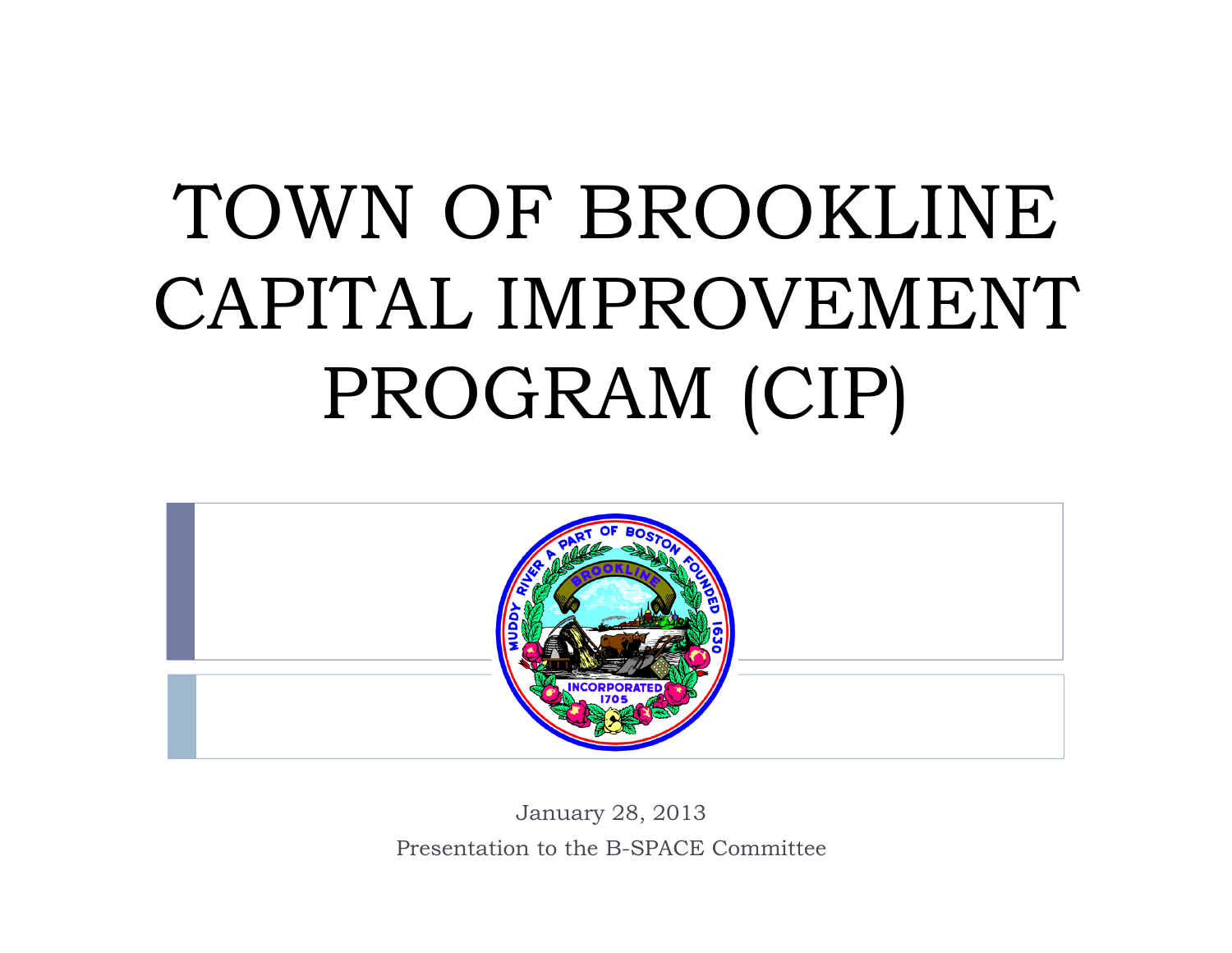#### CIP FUNDING POLICIES

#### ▶ 6% of Prior Year Net Revenue\* is dedicated to the CIP

- Split between debt financing and cash ("pay-as-you-go")
- Goal = 4.5% Debt / 1.5% Cash

#### Use *Free Cash* to get to 7.5% of Prior Year Net Revenue

\* Net revenue is defined as gross revenues, less net debt exclusion funds, free cash, transfers from other nonrecurring non-general funds, and non-appropriated costs.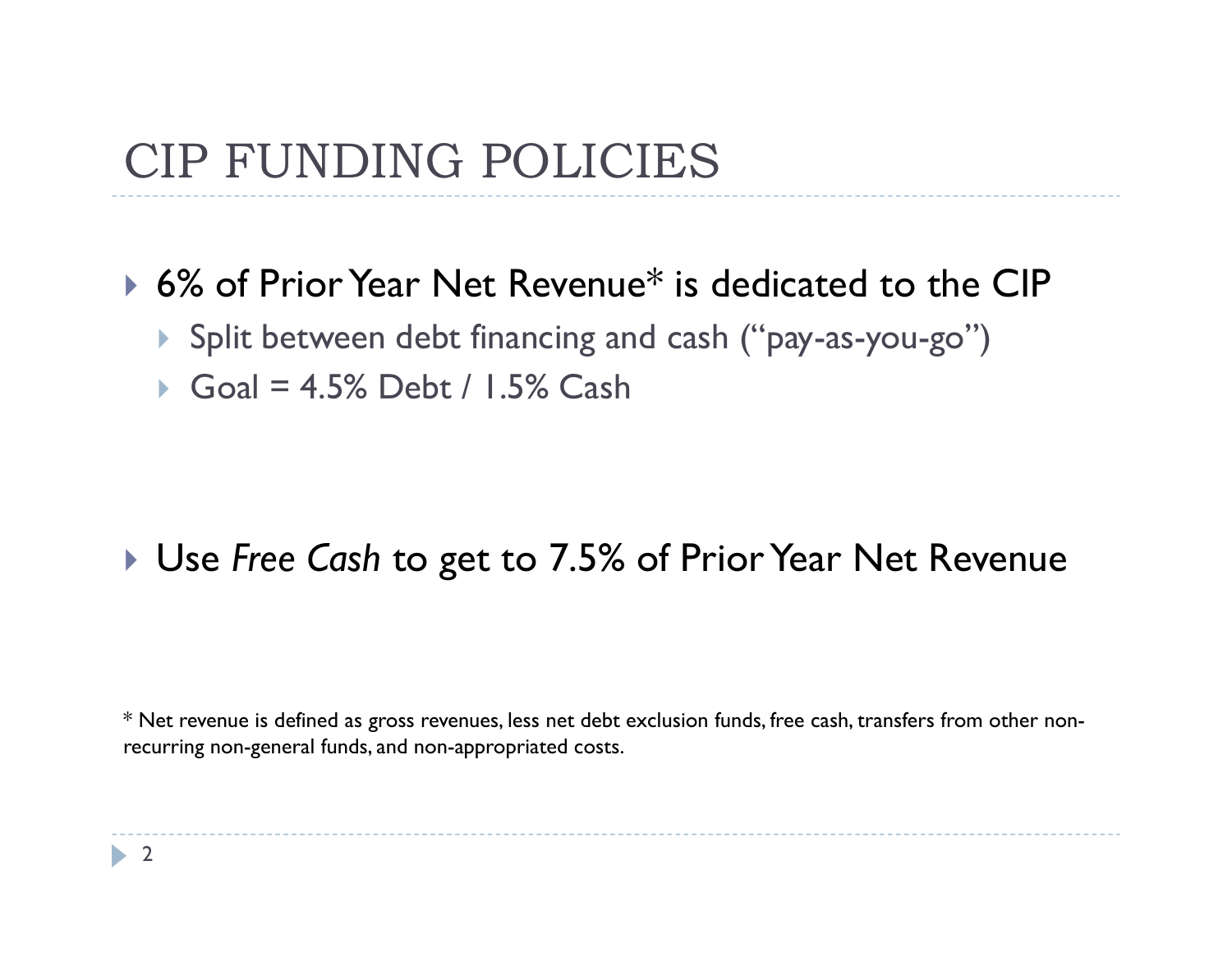# CIP FUNDING BREAKDOWN

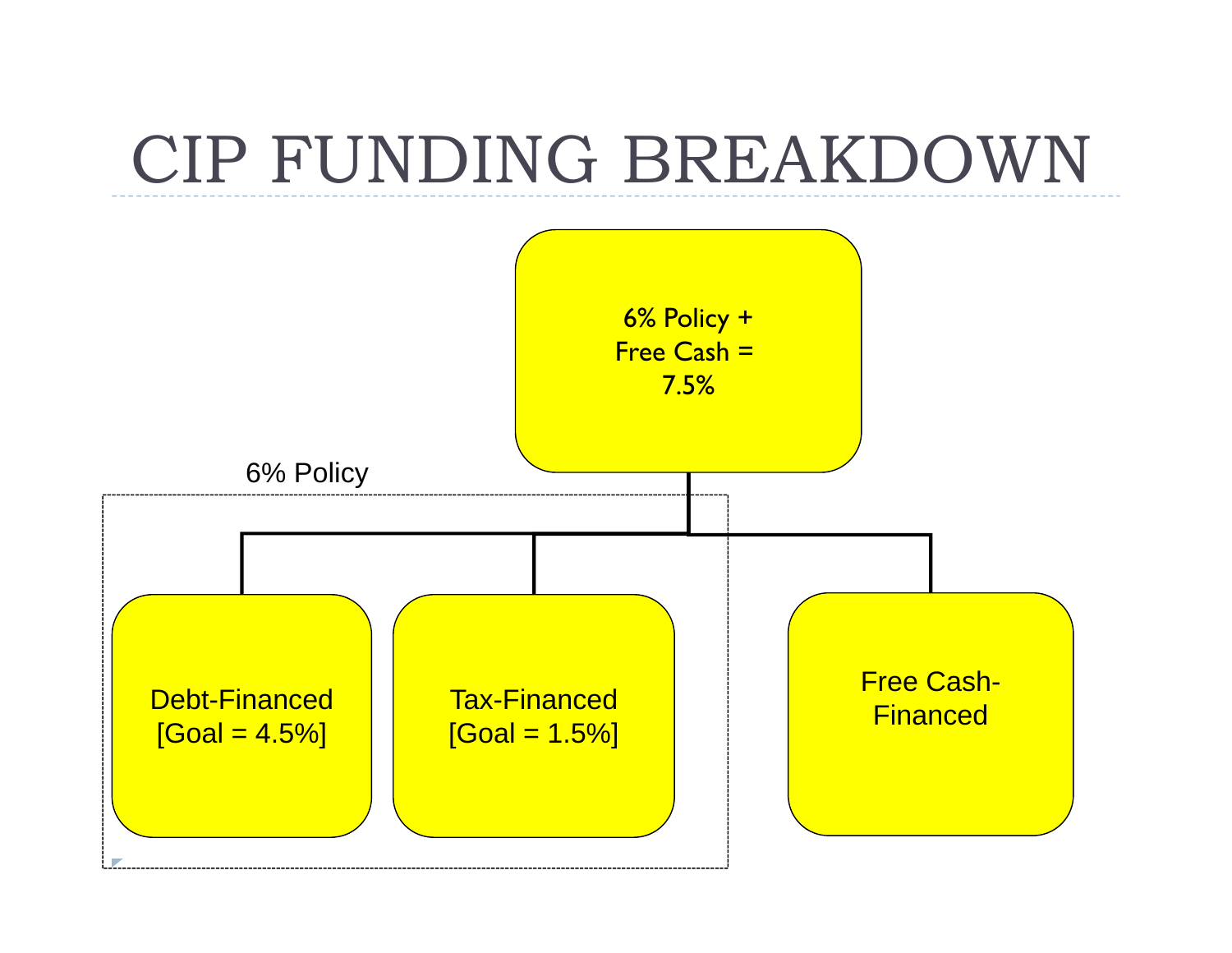# FY14 DEBT-FINANCED COMPONENT

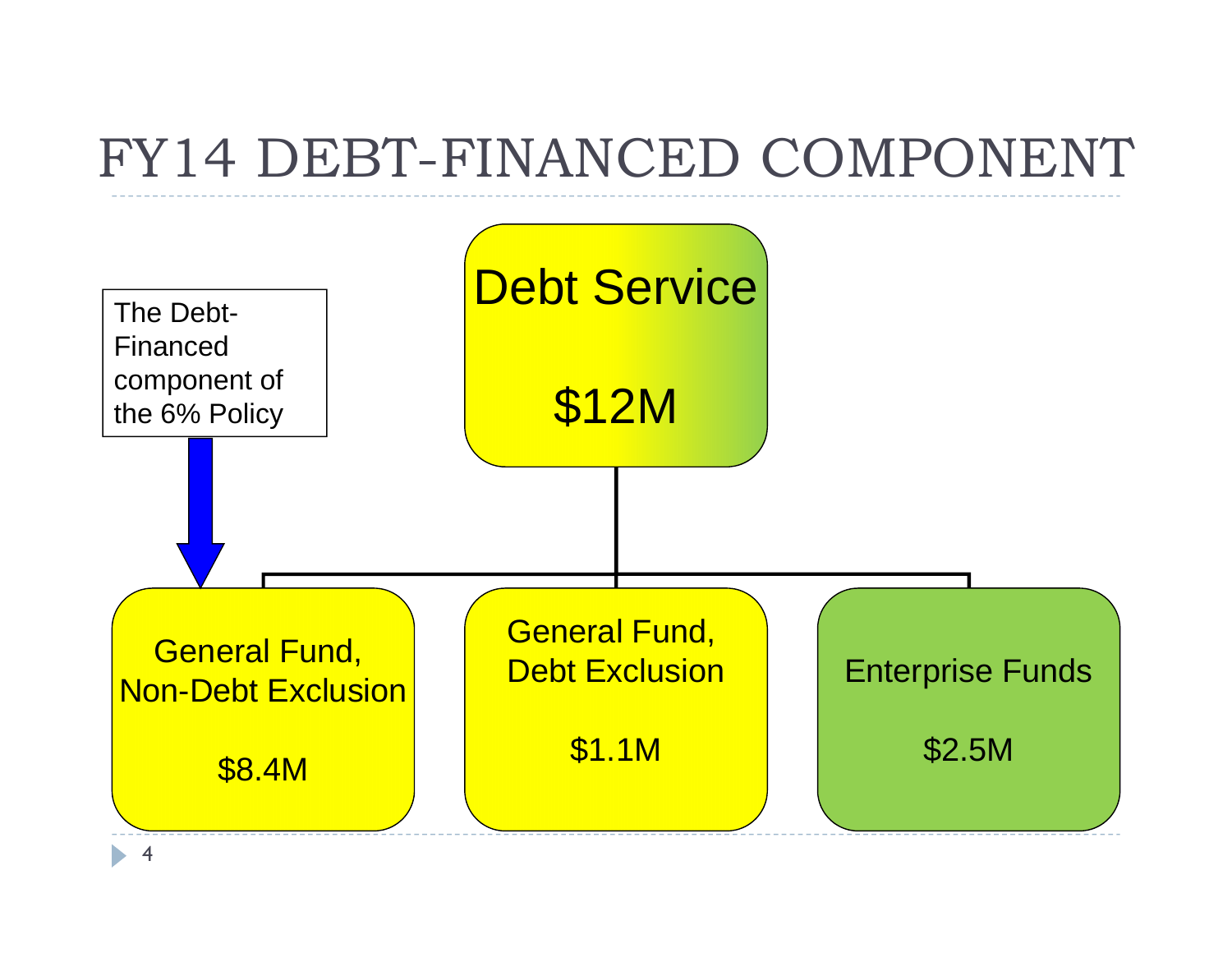### DEBT MANAGEMENT PLAN - Gen Fund

| <b>Project</b>                                                | <b>Authorization</b> | <b>Bond Amt Term</b> |           | 2014    | 2015      | 2016      | 2017      | 2018      | 2019      | 2020      |
|---------------------------------------------------------------|----------------------|----------------------|-----------|---------|-----------|-----------|-----------|-----------|-----------|-----------|
| Runkle School - Constr. (previously authorized)               | 17,580,000           | 2,000,000            | 10        | 260,000 | 254,000   | 248,000   | 242,000   | 236,000   | 230,000   | 224,000   |
| Carlton St. Footbridge (previously authorized)                | 1,400,000            | 155,000              | -5        | 34,100  | 33,480    | 32,860    | 32,240    | 31,620    |           |           |
| Waldstein Playground + Warren Field (previously authorized)   | 2,150,000            | 2,150,000            | 10        | 279,500 | 273,050   | 266,600   | 260,150   | 253,700   | 247,250   | 240,800   |
| UAB Roof/Chimney/Gutters & Downspouts (previously authorized) | 1,300,000            | 1,300,000            | 10        | 169,000 | 165,100   | 161,200   | 157,300   | 153,400   | 149,500   | 145,600   |
| Carlton St. Footbridge (previously authorized)                | 1,400,000            | 1,245,000            | 10        |         | 177,413   | 172,121   | 166,830   | 161,539   | 156,248   | 150,956   |
| Fisher Hill Park (future authorization)                       | 1,200,000            | 1,200,000            | 10        |         | 171,000   | 165,900   | 160,800   | 155,700   | 150,600   | 145,500   |
| Roof Repairs/Replacements (future authorization)              | 1,350,000            | 1,350,000            | 10        |         | 192,375   | 186,638   | 180,900   | 175,163   | 169,425   | 163,688   |
| Old Lincoln School (future authorization)                     | 3,000,000            | 3,000,000            | -15       |         | 335,000   | 326,000   | 317,000   | 308,000   | 299,000   | 290,000   |
| MSC Renovations (future authorization)                        | 2,000,000            | 1,000,000            | 10        |         | 142,500   | 138,250   | 134,000   | 129,750   | 125,500   | 121,250   |
| Devotion School (future authorization) - BAN's                | 54,000,000           | 5,000,000            | -1        |         | 100,000   |           |           |           |           |           |
| Muddy River (previously authorized)                           | 745,000              | 745,000              | 10        |         |           | 104,300   | 101,320   | 98.340    | 95,360    | 92,380    |
| Ladder #2 (future authorization)                              | 850,000              | 850,000              | 10        |         |           | 121,125   | 117,513   | 113,900   | 110,288   | 106,675   |
| Rear Landfill (future authorization)                          | 4.600.000            | 4.600.000            | 20        |         |           | 448.500   | 437,575   | 426,650   | 415,725   | 404,800   |
| MSC Renovations (future authorization)                        | 2,000,000            | 1,000,000            | -10       |         |           | 142,500   | 138,250   | 134,000   | 129,750   | 125,500   |
| Devotion School (future authorization) - BAN's                | 54,000,000           | 42,000,000           | -1        |         |           | 840,000   |           |           |           |           |
| Devotion School (future authorization) - BAN's                | 54,000,000           | 54,000,000           | - 1       |         |           |           | 1,084,080 |           |           |           |
| Devotion School - Design/Constr. (future authorization)       | 54,000,000           | 54,000,000           | 25        |         |           |           |           | 4.884.200 | 4,771,500 | 4,663,000 |
| Roof Repairs/Replacements (future authorization)              | 1,050,000            | 1,050,000            | 10        |         |           |           |           | 149,625   | 145,163   | 140,700   |
| Driscoll School HVAC (future authorization)                   | 2,000,000            | 2,000,000            | 10        |         |           |           |           | 285,000   | 276,500   | 268,000   |
| Pierce Playground (future authorization)                      | 920.000              | 920,000              | 10        |         |           |           |           | 131,100   | 127.190   | 123,280   |
| Brookline Reservoir Park (future authorization)               | 1,500,000            | 1,500,000            | 10        |         |           |           |           |           | 213,750   | 207,375   |
| Harry Downes (future authorization)                           | 800,000              | 800,000              | 10        |         |           |           |           |           | 114,000   | 110,600   |
| Murphy Playground (future authorization)                      | 720,000              | 720,000              | <b>10</b> |         |           |           |           |           |           | 102,600   |
| Larz Anderson Park (future authorization)                     | 2,700,000            | 2,700,000            | -15       |         |           |           |           |           |           | 301,500   |
| Roof Repairs/Replacements (future authorization)              | 3,000,000            | 3,000,000            | -15       |         |           |           |           |           |           | 335,000   |
| <b>NEW GEN FUND DEBT SERVICE (cumulative)</b>                 |                      |                      |           | 742,600 | 1,843,918 | 3,353,994 | 3,529,958 | 7,827,686 | 7,926,748 | 8,463,204 |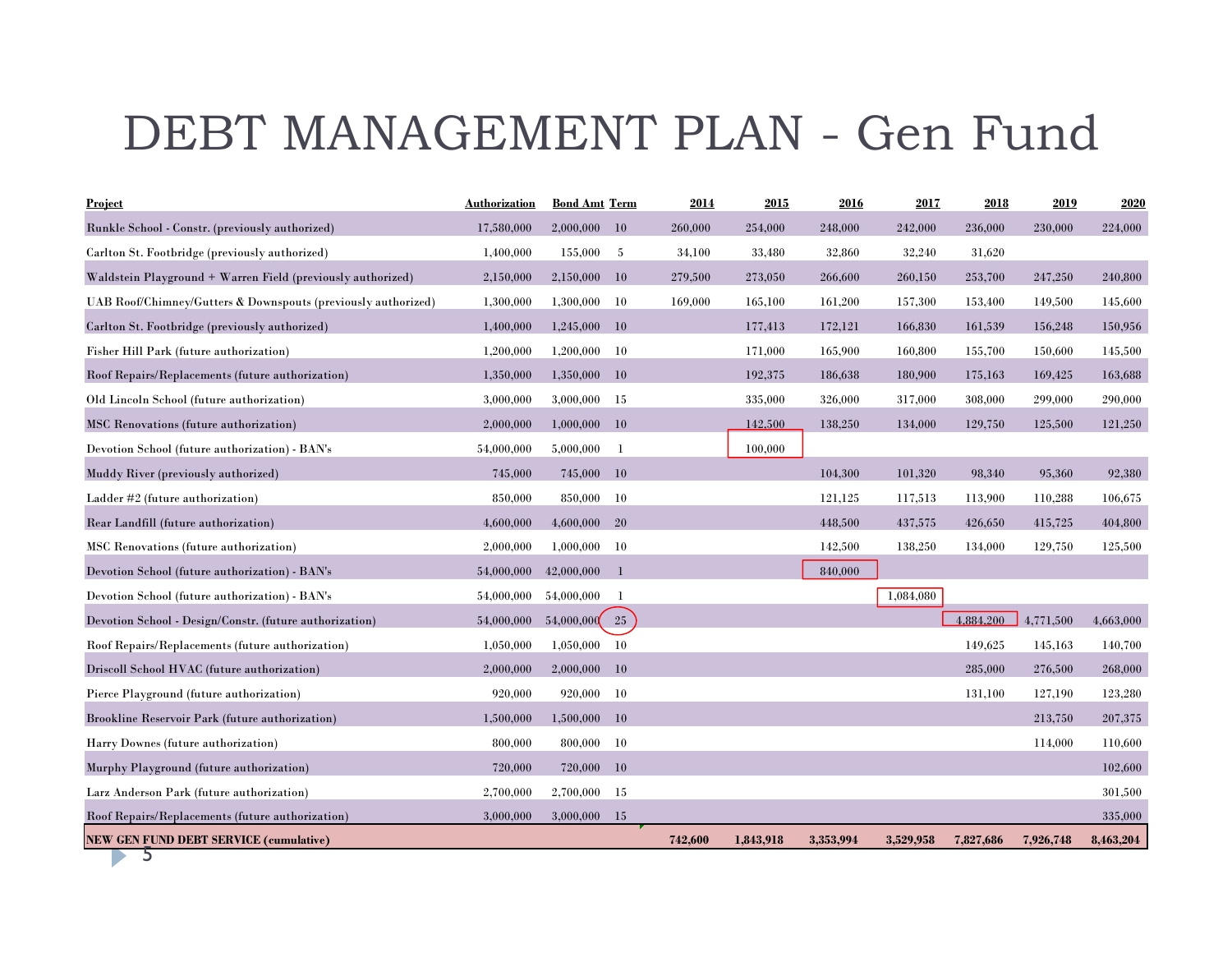#### DEBT MANAGEMENT PLANEnterprise Funds

| Project                                          | Authorization | <b>Bond Amt Term</b> |    | 2014   | 2015    | 2016    | 2017    | 2018    | 2019    | 2020    |
|--------------------------------------------------|---------------|----------------------|----|--------|---------|---------|---------|---------|---------|---------|
|                                                  |               |                      |    |        |         |         |         |         |         |         |
| Storm Drain Improvements (previously authorized) | 500,000       | 500,000              | 10 | 70,000 | 68,000  | 66,000  | 64,000  | 62,000  | 60,000  | 58,000  |
| Wastewater (previously authorized)               | 5,500,000     | 1,000,000            | 10 |        | 142,500 | 138,250 | 134,000 | 129,750 | 125,500 | 121,250 |
| Wastewater (previously authorized)               | 5,500,000     | 1,000,000 10         |    |        |         | 142,500 | 138,250 | 134,000 | 129,750 | 125,500 |
| Wastewater (previously authorized)               | 5,500,000     | 914,065              | 10 |        |         |         | 130,254 | 126,369 | 122,485 | 118,600 |
| Wastewater (future authorization)                | 3,000,000     | 1,500,000            | 10 |        |         |         |         | 213,750 | 207,375 | 201,000 |
| Wastewater (future authorization)                | 3,000,000     | 1,500,000            | 10 |        |         |         |         |         |         | 213,750 |
|                                                  |               |                      |    |        |         |         |         |         |         |         |
| Golf Course (previously authorized)              | 2,840,000     | 225,000              | 20 |        | 21,375  | 20,869  | 20,363  | 19,856  | 19,350  | 18,844  |
| Golf Course (previously authorized)              | 2,840,000     | 590,000              | 20 |        |         |         |         | 56,050  | 54,723  | 53,395  |
| NEW ENTERPRISE FUND DEBT SERVICE (cumulative)    |               |                      |    | 70,000 | 231,875 | 367,619 | 486,867 | 741,776 | 719,182 | 910,339 |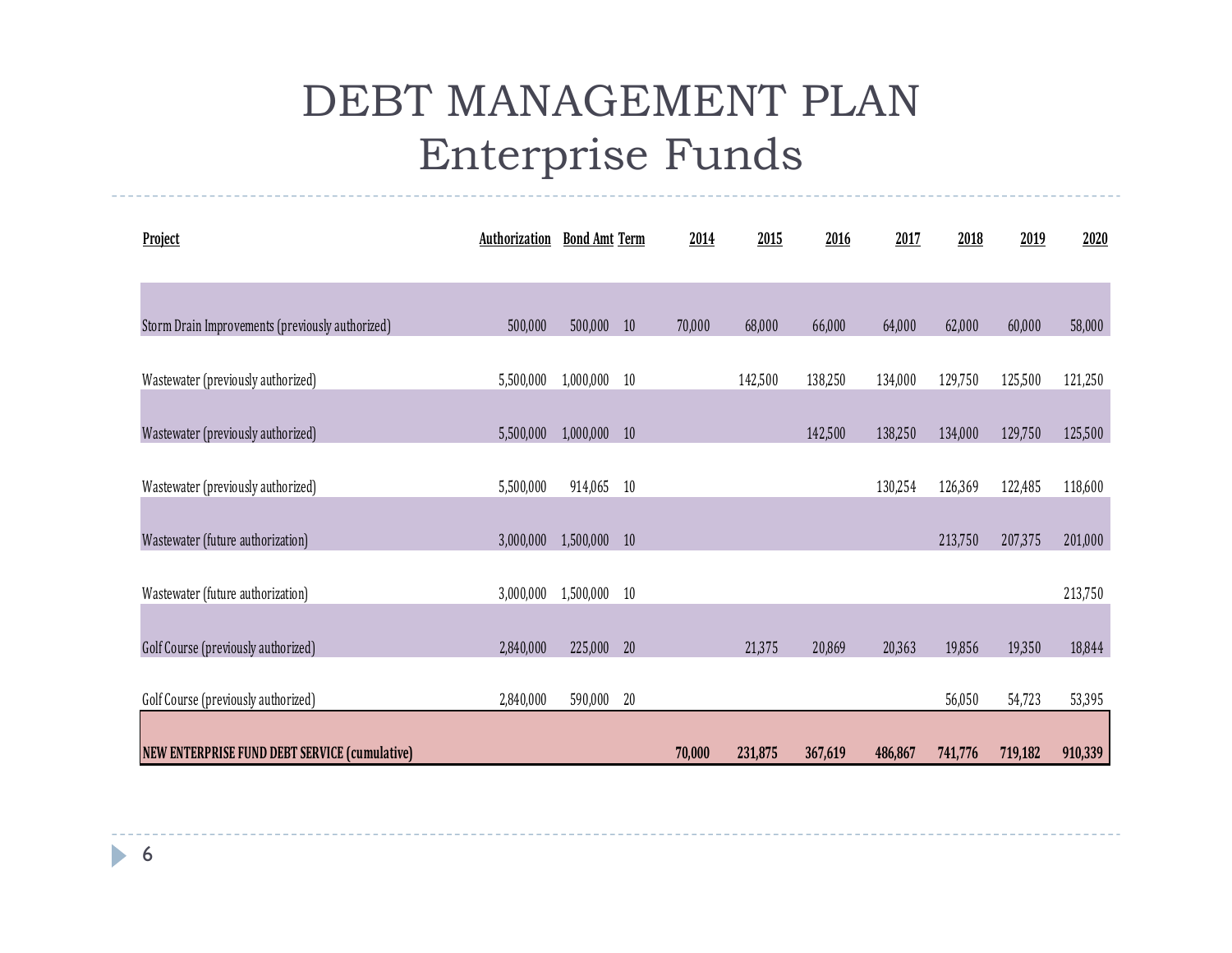#### DEBT SERVICE – GENERAL FUND



7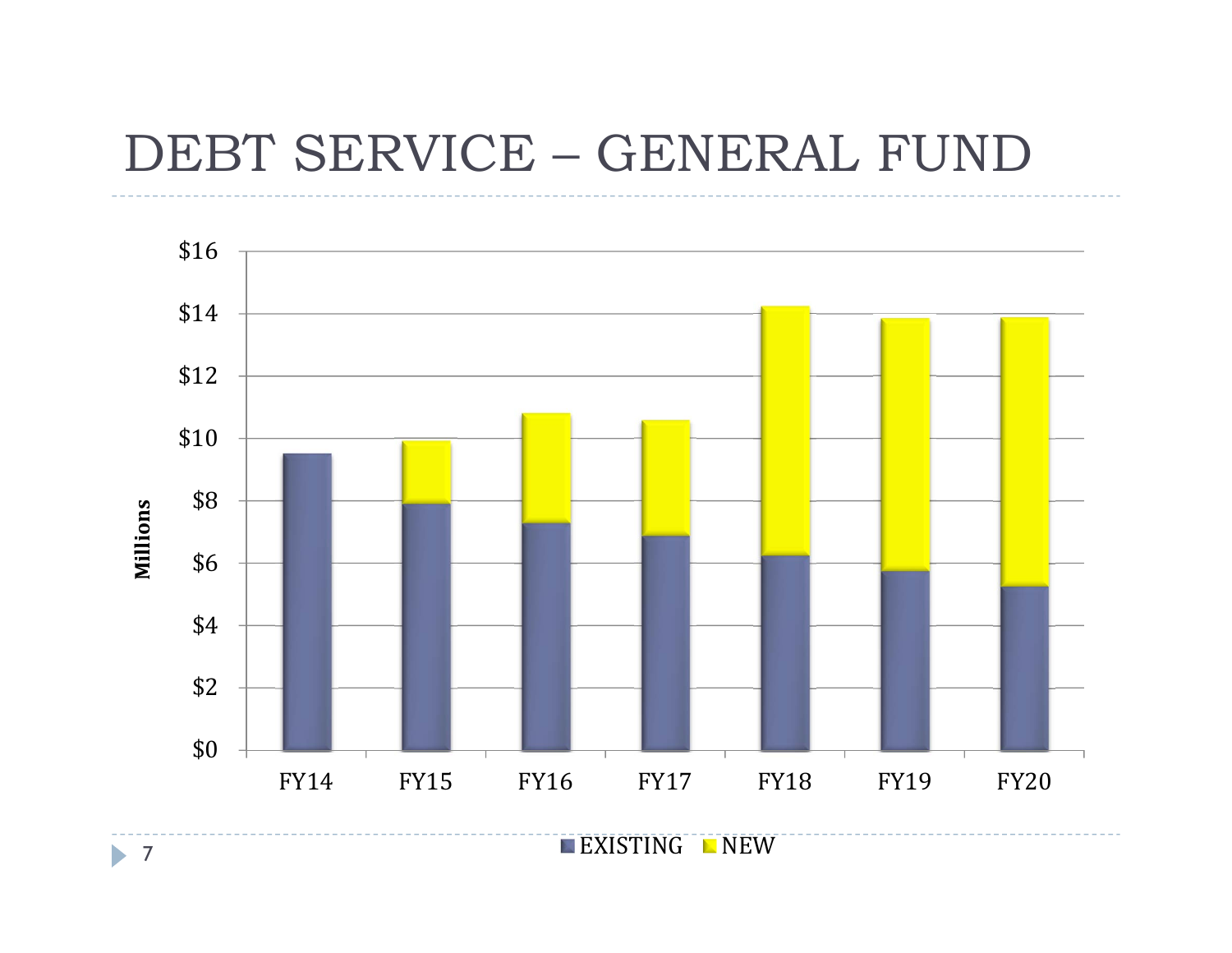## DEBT SERVICE – BREAKDOWN

| DEBI SERVICE (PROJECI ED)                            |                                                                                      |             |             |             |             |             |             |  |  |  |  |  |
|------------------------------------------------------|--------------------------------------------------------------------------------------|-------------|-------------|-------------|-------------|-------------|-------------|--|--|--|--|--|
| <b>DESCRIPTION</b>                                   | <b>FY14</b>                                                                          | <b>FY15</b> | <b>FY16</b> | <b>FY17</b> | <b>FY18</b> | <b>FY19</b> | <b>FY20</b> |  |  |  |  |  |
| Total General Fund Supported Debt Service            | 9,523,111                                                                            | 9,919,936   | 10,813,946  | 10,575,589  | 14,248,068  | 13,843,664  | 13,895,245  |  |  |  |  |  |
| a.) Exempt (Debt Exclusion) <sup>1</sup>             | 1,112,800                                                                            | 1,094,400   | 1,076,000   | 1,048,400   | 1,020,800   | 988,200     | 951,600     |  |  |  |  |  |
| b.) Non-Exempt                                       | 8,410,311                                                                            | 8,825,536   | 9,737,946   | 9,527,189   | 13,227,268  | 12,855,464  | 12,943,645  |  |  |  |  |  |
| Minus State (SBA) Reimbursed Debt <sup>2</sup>       | 556,757                                                                              | 556,757     | 556,757     | 556,757     | 556,757     | 556,757     | 434,662     |  |  |  |  |  |
| Net General Fund Debt Service                        | 8,966,354                                                                            | 9,363,179   | 10,257,189  | 10,018,832  | 13,691,311  | 13,286,907  | 13,460,583  |  |  |  |  |  |
| Water & Sewer Enterprise Fund<br>Supported Debt Svc. | 2,330,324                                                                            | 2,101,871   | 2,177,355   | 1,978,715   | 1,809,960   | 1,463,341   | 1,498,469   |  |  |  |  |  |
| <b>Golf Course Enterprise Fund</b>                   |                                                                                      |             |             |             |             |             |             |  |  |  |  |  |
| Supported Debt Svc.                                  | 179,374                                                                              | 176,174     | 165,274     | 157,588     | 139,231     | 120,679     | 117,745     |  |  |  |  |  |
| <b>Enterprise Fund Debt Service</b>                  | 2,509,698                                                                            | 2,278,045   | 2,342,629   | 2,136,303   | 1,949,191   | 1,584,020   | 1,616,214   |  |  |  |  |  |
| <b>TOTAL Debt Service</b>                            | $ 12,032,809 $ $ 12,197,980 13,156,575 12,711,892 16,197,259 15,427,683 15,511,459 $ |             |             |             |             |             |             |  |  |  |  |  |

*DEBT SERVICE (PROJECTED)*

 $^{\rm 1}$  The High School project is financed via a Debt Exclusion.

 $2^2$  The following school projects are being reimbursed by the State: Heath, and Baker.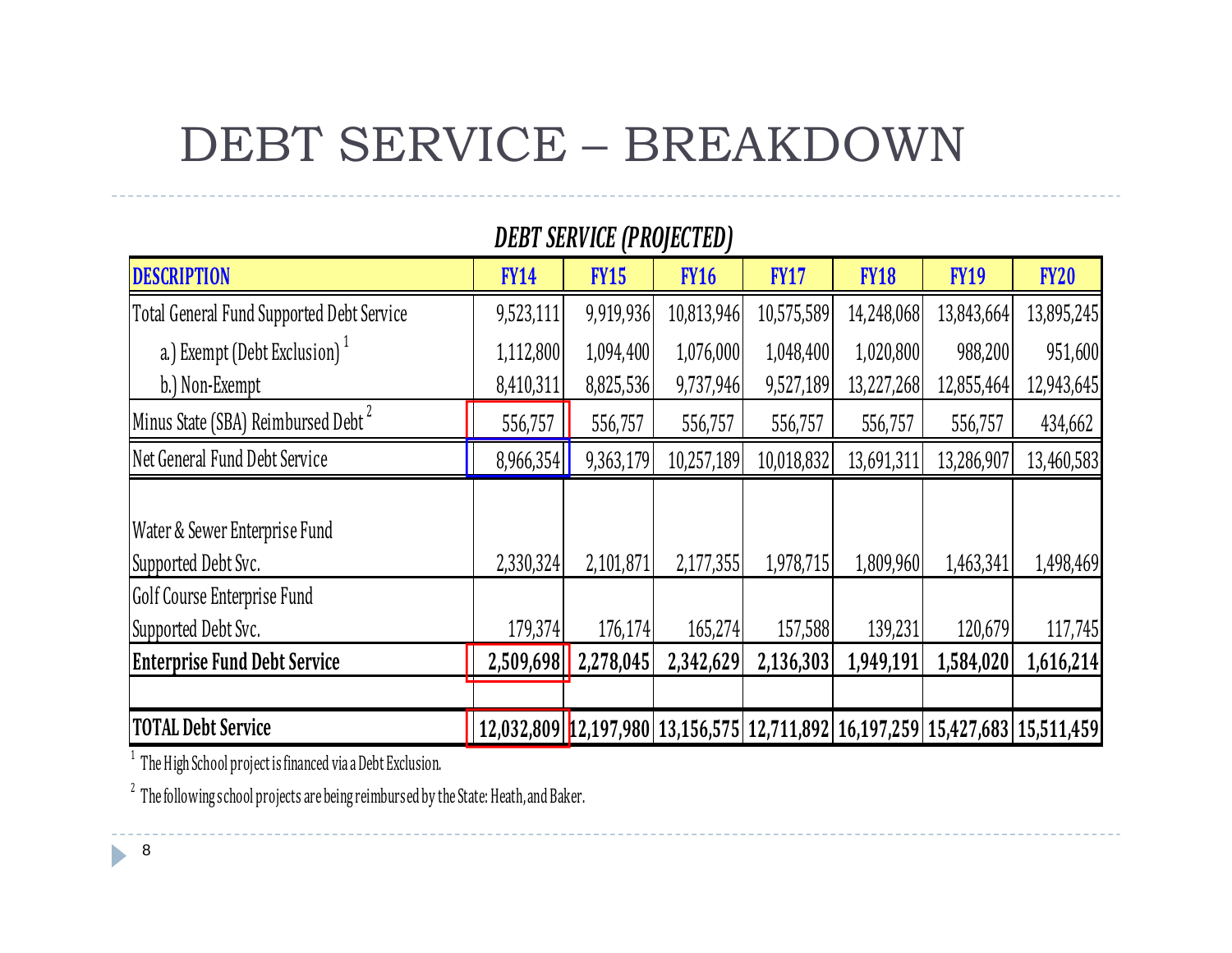### DEBT SERVICE – AS A % OF REVENUE

|                                      | <b>FY11</b> | <b>FY12</b> | <b>FY13</b> | <b>FY14</b> | <b>FY15</b> | <b>FY16</b> | <b>FY17</b> | <b>FY18</b> | <b>FY19</b> | <b>FY20</b> |
|--------------------------------------|-------------|-------------|-------------|-------------|-------------|-------------|-------------|-------------|-------------|-------------|
| <b>DESCRIPTION</b>                   | (Act.)      | (Act.)      | (Proj.)     | (Proj.)     | (Proj.)     | (Proj.)     | (Proj.)     | (Proj.)     | (Proj.)     | (Proj.)     |
|                                      |             |             |             |             |             |             |             |             |             |             |
| General Fund Debt Service as a %     |             |             |             |             |             |             |             |             |             |             |
| of General Fund Revenue              | 4.7%        | 4.8%        | 4.4%        | 4.2%        | 4.3%        | 4.5%        | 4.3%        | 5.6%        | 5.3%        | 5.1%        |
|                                      |             |             |             |             |             |             |             |             |             |             |
| Net General Fund Debt Service as a % |             |             |             |             |             |             |             |             |             |             |
| of General Fund Revenue <sup>1</sup> | 4.1%        | 4.2%        | 4.2%        | 3.9%        | 4.1%        | 4.3%        | 4.1%        | 5.4%        | 5.1%        | 5.0%        |
|                                      |             |             |             |             |             |             |             |             |             |             |
| Water & Sewer Enterprise Fund        |             |             |             |             |             |             |             |             |             |             |
| Debt Service as a % of Revenue       | 10.3%       | $9.3\%$     | $9.0\%$     | 8.6%        | $7.6\%$     | 7.6%        | $6.6\%$     | 5.8%        | 4.6%        | 4.5%        |
|                                      |             |             |             |             |             |             |             |             |             |             |
| <b>Golf Course Enterprise Fund</b>   |             |             |             |             |             |             |             |             |             |             |
| Debt Service as a% of Revenue        | 16.8%       | 15.5%       | 15.9%       | 14.8%       | 14.4%       | 13.4%       | 12.7%       | 11.1%       | 9.5%        | 9.2%        |
|                                      |             |             |             |             |             |             |             |             |             |             |
| TOTAL Debt Service as a % of         |             |             |             |             |             |             |             |             |             |             |
| Total Rev. Supporting Debt Svc.      | 5.3%        | 5.3%        | $5.0\%$     | 4.7%        | 4.7%        | 4.9%        | $4.6\%$     | 5.7%        | 5.2%        | 5.1%        |

 $^1$  Excludes both the debt service (expense) reimbursed by the State for school projects and the reimbursement from the State (revenue).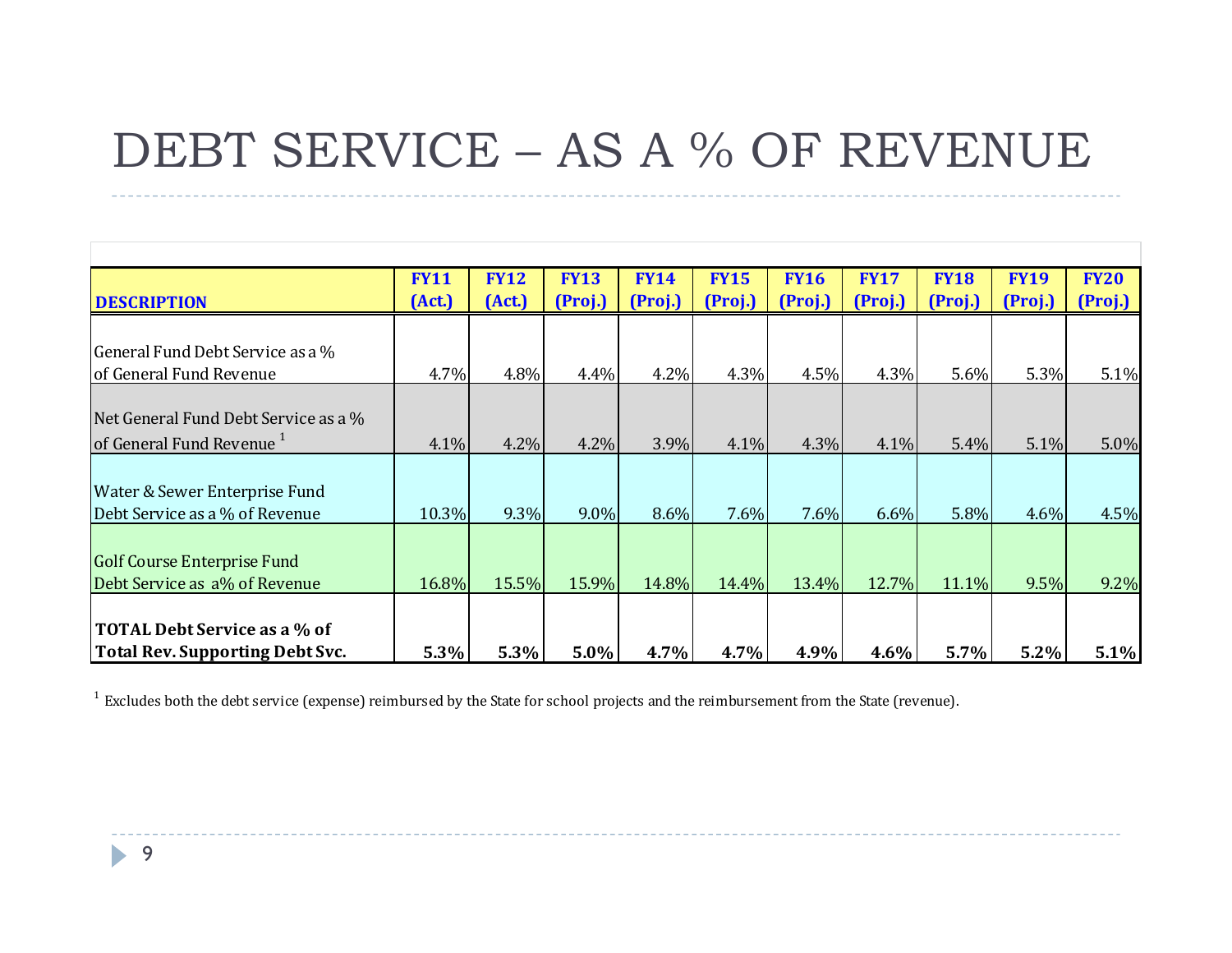#### 6% POLICY – DEBT-FINANCED vs "PAY-AS-YOU-GO"

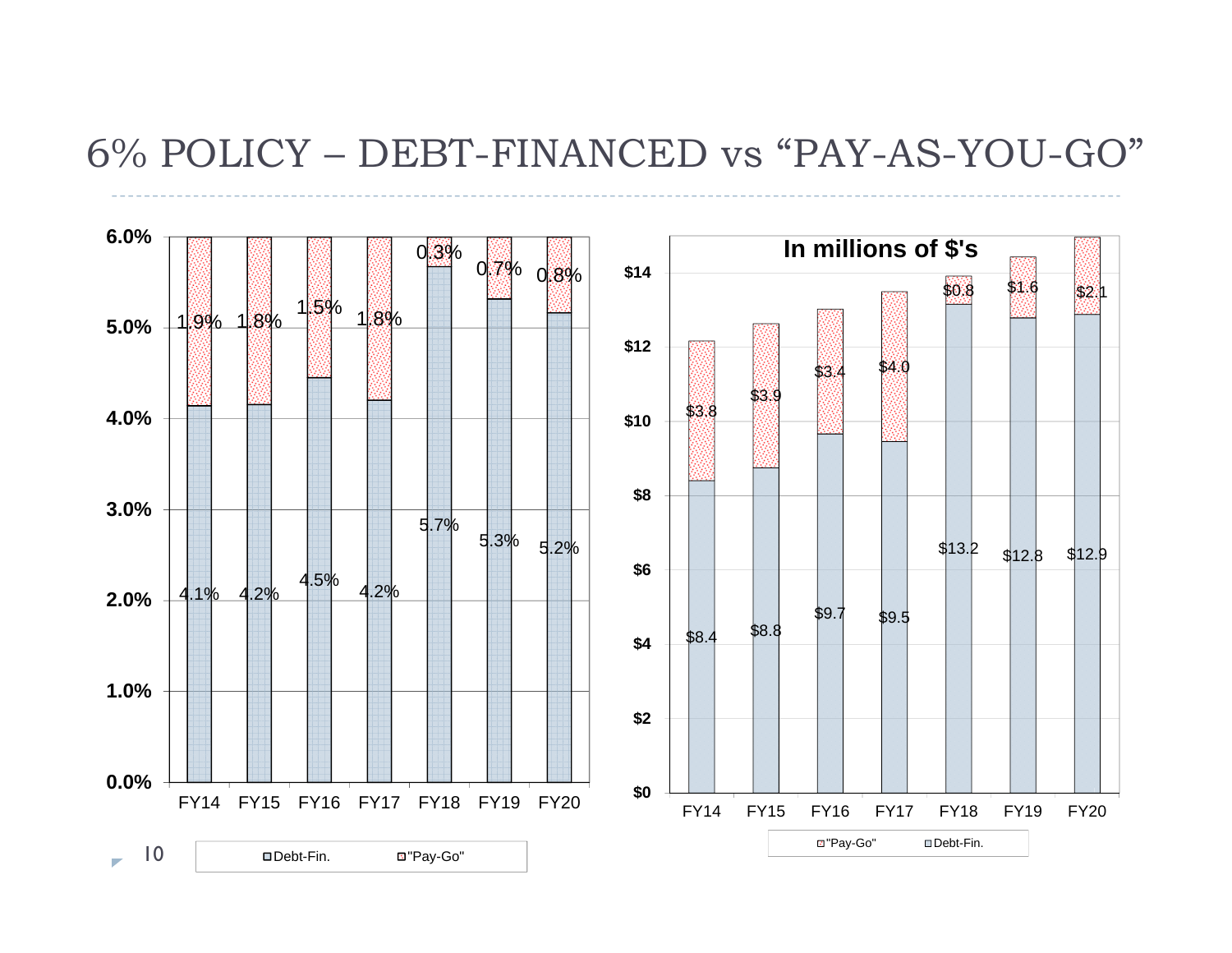#### FY14 REVENUE-FINANCED COMPONENT

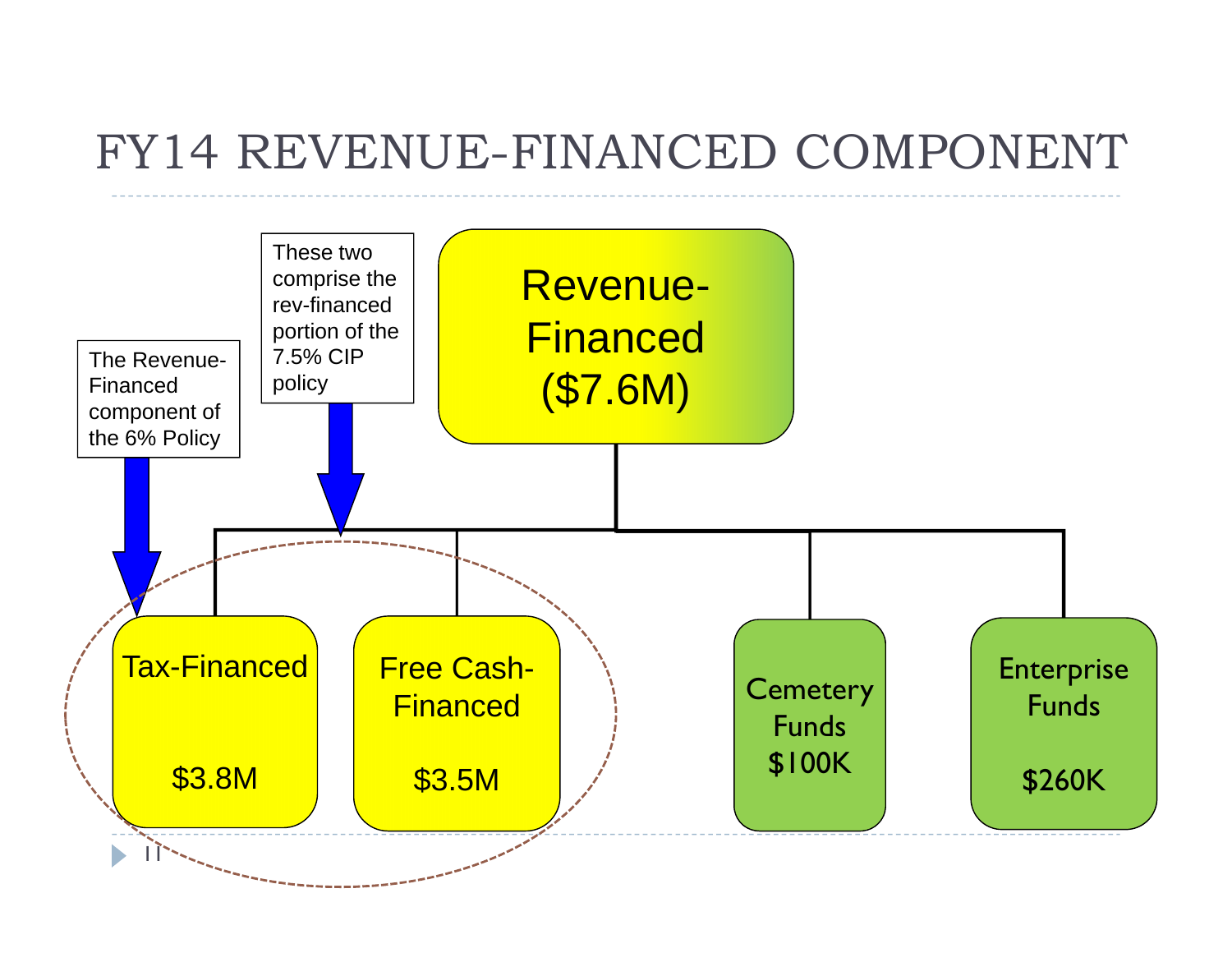# CIP FINANCING – FREE CASH

#### $\blacktriangleright$ The FY14-FY19 CIP follows the Town's Free Cash Policy:

- 1.Appropriated Budget Reserve –  $\frac{1}{4}$  of the annual budget reserve fund ("reserve fund")
- 2. Unreserved Fund Balance / Stabilization Fund– maintain at minimum of 10% of rev
- 3. <u>Liability / Catastrophe Fund –</u> maintain at 1% of net revenue
- 4.CIP – bring CIP funding up to 7.5% from the 6% CIP Policy
- 5. Affordable Housing Trust Fund deposit if the fund balance is less than \$5M
- 6. Special Use – augment funds related to fringe benefits, go toward unfunded employee benefit liabilities, and other one-time uses, including add'l funding for the CIP and AHTF

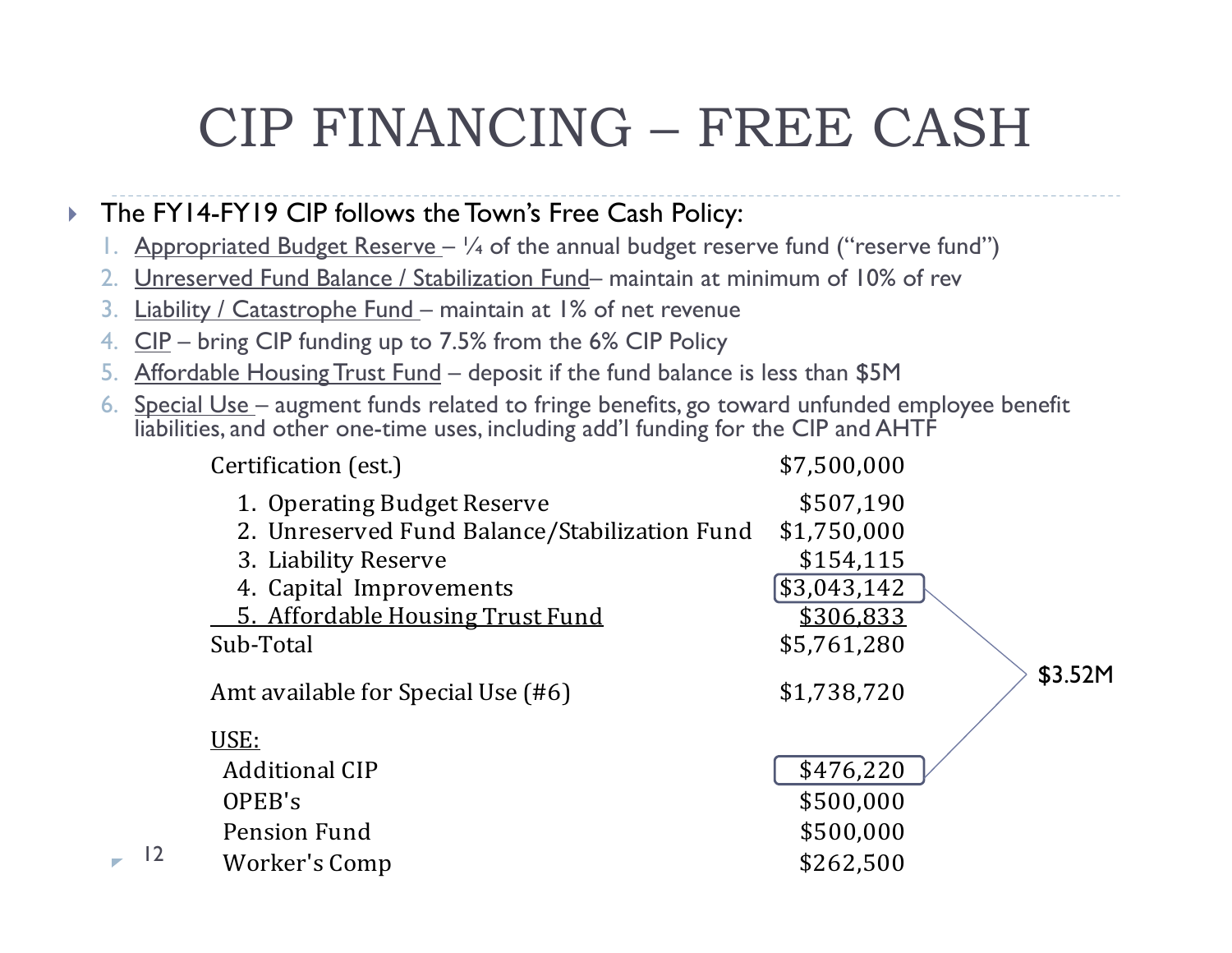### MULTI-YEAR CIP FUNDING SUMMARY (Gen Fund)

|                                   | 2014       | 2015       | 2016       | 2017       | 2018       | 2019       |
|-----------------------------------|------------|------------|------------|------------|------------|------------|
| 6% Policy                         | 12,172,566 | 12,634,771 | 13,028,017 | 13,495,090 | 13,915,256 | 14,431,253 |
| Net-Debt <sup>*</sup>             | 8,410,311  | 8,754,286  | 9,668,821  | 9,460,189  | 13,162,393 | 12,792,714 |
| % of Prior Yr Net Rev             | 4.15%      | 4.16%      | 4.45%      | 4.21%      | 5.68%      | 5.32%      |
| Pay-as-you-Go                     | 3,762,255  | 3,880,486  | 3,359,196  | 4,034,901  | 752,863    | 1,638,539  |
| % of Prior Yr Net Rev             | 1.85%      | 1.84%      | 1.55%      | 1.79%      | $0.32\%$   | 0.68%      |
| Free Cash                         | 3,519,362  | 3,146,070  | 3,262,528  | 3,373,847  | 3,472,324  | 3,582,880  |
| <b>TOTAL</b>                      | 15,691,928 | 15,780,841 | 16,290,545 | 16,868,936 | 17,387,580 | 18,014,133 |
| CIP as a $\%$ of Prior Yr Net Rev | 7.7%       | 7.5%       | 7.5%       | 7.5%       | 7.5%       | 7.5%       |

\* Defined as General Fund debt less debt supported by a debt exclusion.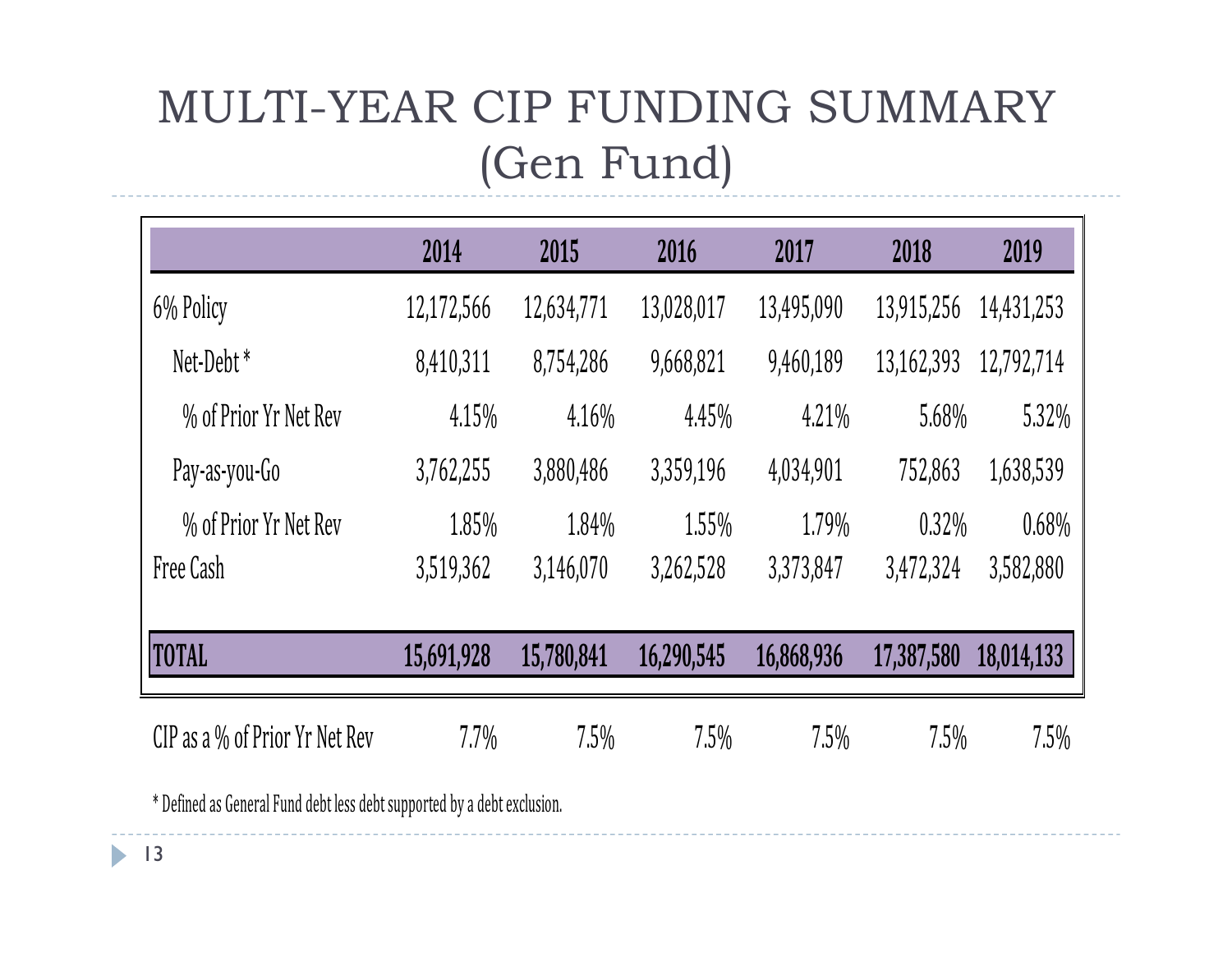#### "TIGHTNESS" OF THE CIP

- $\blacktriangleright$  As shown on slide #10, very little "pay-as-you-go" CIP available in FY18 and FY19:
	- Þ \$753K in FY18 + \$1.6M in FY19 compared with \$3.3M - \$4M in other FY's
- $\blacktriangleright$  This is due primarily to the large amount of debt coming on-line in FY18 for the Devotion School project combined with the debt service for the three projects that were not in the current FY13 – FY18 CIP: Old Lincoln School (\$3M), MSC Renovations (\$2M), and Fisher Hill Park (\$1.2M).
	- Þ Devotion at \$54M, Town cost is approx. \$615K more in FY18
	- Þ Old Lincoln, MSC, FH Park add approx. \$600K of debt service in FY18
	- þ In addition, the need for \$1.75M of Classroom Capacity in FY14 consumes funding that would have otherwise been available to pull projects forward and/or to pay for a project with cash instead of with debt (either action would take pressure off FY18 + FY19)
- $\blacktriangleright$  In order to balance those years, must make adjustments, including the elimination of some "annual CIP items" in FY19:
	- Þ Parks/Playgrounds Rehab/Upgrade (\$305K)
	- Þ. Technology Applications (\$280K)
	- þ Tree Removal/Replacement (\$180K)
	- þ Town/School Energy Conservation Projects (\$180K)
- $\blacktriangleright$  Problem exacerbated when funding for work at the BHS is included:
	- k. No funding is included in this CIP; study underway to determine options and costs
	- þ For perspective: a \$7.5M project would result in approx. \$730K in debt service, an amount nearly equivalent to the amount of revenue-financed CIP available in FY18

14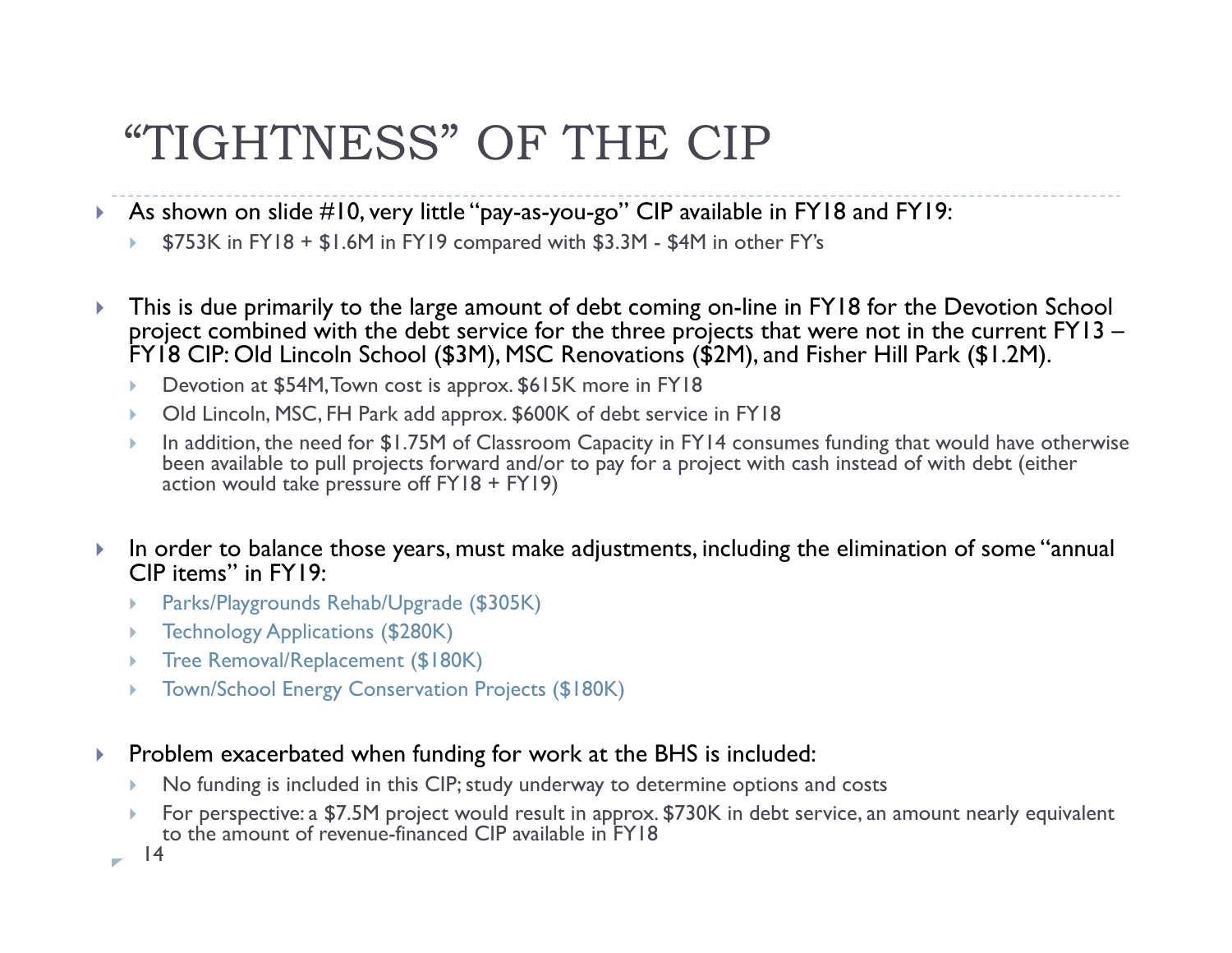## ADDITIONAL REVENUE SOURCES

- ▶ <u>State / Federal Grants</u> 28% (\$47.8M) of CIP is anticipated to be funded with grants, including the assumption that MSBA funds 40% of the Devotion School project, the State adopts an annual \$200M statewide Ch. 90 program, and the Village Sq. project is awarded \$4.6M from the State TIP.
- ▶ Proposed Private Development \$750K from 2 Brookline PI. for the Village Square project.
- ▶ CDBG Funds \$250K is used for the Village Sq. project.
- $\blacktriangleright$ Cemetery Funds – a total of \$1M is included to support roadwork and lot expansion.